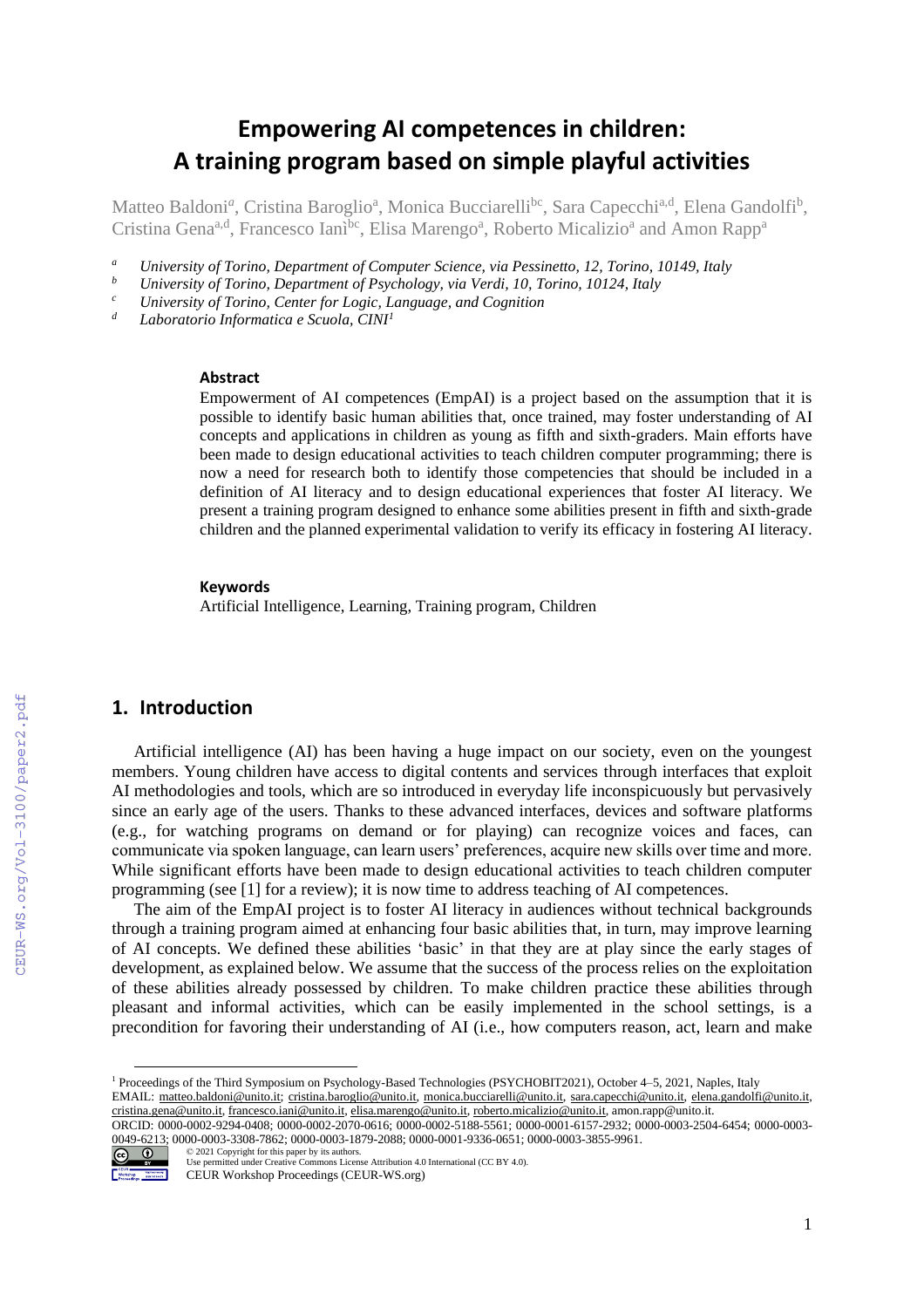decisions). This approach is supported by several empirical studies that have found that involving children in pleasant activities may result beneficial for learning (e.g., [2] [3]).

### **2. Background**

The development of AI systems relies on theories and practices of computer science. Computer science is no longer an area cultivated only by academics and professionals, but is important to every citizen. There is a general agreement on the fact that computer science should be part of general education from the earliest stages in order to develop computational and critical thinking skills [4]. There are many resources that can be used to teach Italian students computer science and coding (e.g., CS Unplugged [5], Programma il Futuro [6] [7]). Programming events are held to teach young people how computers work, to introduce them to computer science and to increase computational thinking skills. However, although there are many resources that can be used by parents, teachers and educators to teach the basic principles of computer science to young people ([8] [9] [10]: they all have an Italian version) there are no similar resources for specific AI topics. Despite the many worldwide efforts to address the need for AI curriculum resources [11], to date there exist few attempts to develop methods to teach young children AI concepts (see, e.g., [12]) and no specific syllabus nor any resources are available to the Italian teachers and educators (for other countries see e.g. [13] [14]).

The assumption underlying the present project is that it is possible to enhance children's understanding of AI concepts by making them exercise some basic abilities they already possess. With the aim to test the implied prediction, the children participants in the present investigation will attend a course on coding and AI (hereafter, Coding&AI curriculum) and will be assigned to one of two conditions depending on whether, along with the curriculum, they will undergo a training activities to enhance four basic abilities (training group) or control activities (control group).

The results of the studies concerned with methods for teaching programming languages to children from an early age have revealed the importance of simplifying the process to meet children's level of comprehension and need for motivational engagement. For example, Papert [15] designed for use by children Logo, a LISP-like language. But since the strict syntax of text-based computer language can be unintuitive or frustrating for novice programmers (see [16]), several projects developed graphical programming environments with the aim to simplify syntax difficulties (see, e.g., Scratch by Resnick  $[17]$ ). The children in the present investigation will undergo a Coding & AI curriculum in which they will learn to program Codey Rocky robot with mBlock5, based on Scratch 3.0<sup>2</sup> (see Figure 1). The robot is equipped with a range of sensors. Namely infrared distance sensor, color sensor, gyroscope, accelerometer, sound and light sensors. It moves on wheels and can produce output through RGB lights, speakers and a LED screen. Codey Rocky exploits mBlock software which supports both blocked-based and Python programming. Programs are loaded into the robot through a Bluetooth connection. There are several computational kits for young children, which use blocks or puzzle-pieces to represent code that controls robots or virtual sprites (for a review, see [18]). We choose to use Codey Rocky robot because it combines, on the one hand, a certain degree of simplicity in the approach to programming based on a Block-based coding approach and, on the other, it provides a wide range of sensors of the physical environment and of the user, and of actuators, part of which is devoted to roving and part to convey information and content that can also be given emotional interpretation. Within the Coding&AI curriculum, children will learn to program Codey Rocky Robot for obstacle avoidance, lines following, vocal commands and soft biometric (age, sex, etc.) and emotion recognition.

<sup>2</sup> https://www.makeblock.com/steam-kits/codey-rocky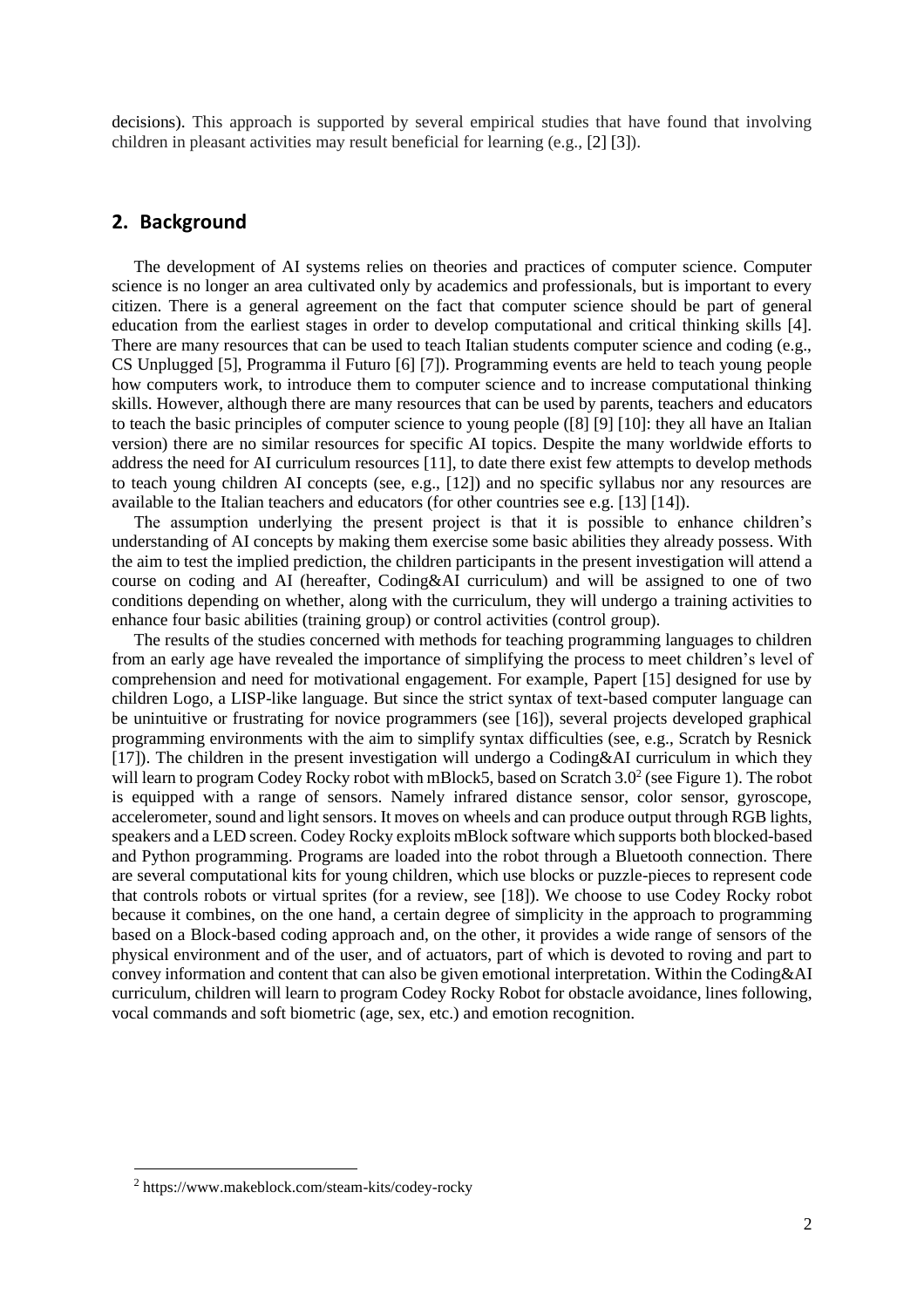

**Figure 1**: Codey Rocky robot programmed with mBlock5.

Recent approaches to teach programming acknowledge the importance of training the ability to formulate informal programs (see code.org unplugged activities). Informal programs are descriptions of the steps needed to transform an input into an output; hence they occur often in everyday life. Informal programs are preparatory to the specification of formal programs, thus, empowering the individuals' ability to deal with them can be a way to foster learning of computer programming [19] [20]. Likewise, studies have shown that the acquisition of self-efficacy is helpful in learning such programming [21]. On the same line of reasoning, we believe in the importance of developing simple methods to train the basic abilities that are relevant to the acquisition of AI concepts in children. Although mastering AI involves skills and exploits advanced resources, these skills may rely on basic abilities that can be involved in informal activities and games. These basic abilities, that do not need to be learned through formal education or instruction, but that can be further trained and, then, improved, should support understanding and interaction with intelligent systems.

### **3. Empowerment of AI competences through training of natural basic abilities**

We identified four basic abilities, we devised a training program based on such abilities and we conceived an experiment to test the effectiveness of the training in promoting children's learning to program intelligent behaviors in Codey Rocky robot.

The experiment will test two further predictions. First, our training program should improve how children approach the study of AI. The motivational aspects of learning are important components able to stimulate and support the efforts necessary to strategically approach the study; these aspects are strictly interrelated with learners' implicit beliefs about the malleability of their intelligence and capacities. In turn, these implicit beliefs affect learners' self-regulation during the learning processes [22]. The training program consists of simple and playful activities to approach; therefore, it should result in a growth "mindset" in computer science achievement for both male and female students (see [23]. Second, our training should improve the awareness about what a robot is and is not. Studies have revealed that some aspects of robotic actions lead individuals to believe that the actions imply mental states (for a review see [24]) and children's attribution of mental states to robots have recently received great attention [25] [26]. Given that the training program makes it simple to understand basic principles of AI, it should increase children's awareness about differences between human minds and artificial minds.

To sum up, pre- and post-training evaluations will prove its effectiveness along the three dimensions:

1) improved ability to program the robot;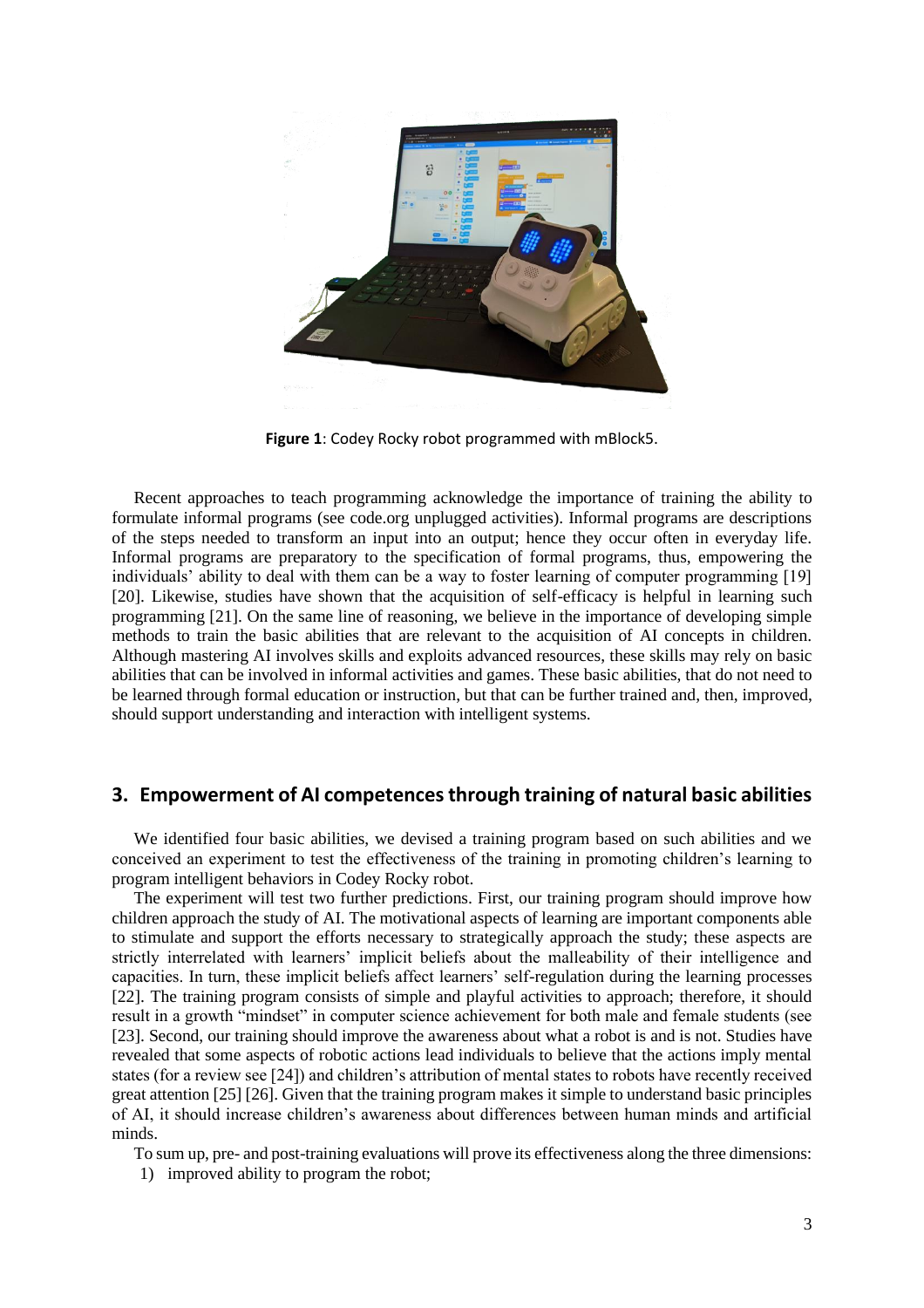- 2) a growth "mindset" in computer science achievement, hopefully even regardless of gender;
- 3) increased awareness about the robot's mental qualities.

The relevance of each basic ability to the acquisition of AI concepts was assessed based on relevant literature in philosophy of mind, developmental psychology, and Artificial Intelligence, as detailed below. We introduce the abilities along with the activities to train them. None of the activities requires previous knowledge about AI concepts or approaches, and none of them involves computers or other technical equipment.

#### *Ability to differentiate between syntax and semantics*

Studies on infants and preschoolers have revealed that they behave differently with humans and nonhuman artifacts thus suggesting that they have a sense of the person. For example, a seminal study by Meltzoff [27] investigated in a group of 18-month-old infants the reenactment of intended acts, performed by human beings versus robot-like devices. As the results have revealed, infants did not reenact the action performed by the robot-like device, probably because they did not recognize its intentions and goals. Hence, also infants distinguish humans from robot, with the proviso that the robot has not a human-like appearance: as the results of a study on 6.5-month-old infants have revealed, they exhibited the ability to attribute agency to human and humanoid-robot motions, but not to a robot without a human-like appearance [28]. Further, studies on preschoolers have shown that they attribute different states to being human and robot, although they typically exhibit similar behaviour towards both [29]. Based on this evidence, we argue that early in the development children can grasp a crucial difference between human minds and artificial minds: the latter manipulate symbols but do not understand meaning.

The activity relative to the ability to differentiate between syntax and semantics is called "The Egyptians school desk" and it is inspired by the Chinese room experiment by Searle [30], where a computer executes a program, but it is shown that it has not a mind, consciousness, or understanding. The broader conclusion of the argument is that minds must result from biological processes; computers can at best simulate these biological processes.

We provide a brief description of the activity: the children are divided into two groups. The participants in the "interpreter" group must associate a string of hieroglyphic symbols (input) to another string of hieroglyphs (output), following matching rules. The task of the participants in the "translator" group is to decipher and then translate the association of symbols identified by fellow interpreters. Children will be stimulated to think about the fact that interpreter children can manage to accomplish the task without knowing the language of the ancient Egyptians, and thus they have performed like a computer.

#### *Ability to classify data*

Infants form categories in the first year of life on the basis of external, perceptual features such as shape, color, and parts, and on the basis of prototypes, or averages, that are extracted from the structural regularities of the input (for a review, see [31]). Labels may be "invitations to form categories" for infants as young as 9 months of age [32]. Further, evidence suggests that function is a potentially important cue for categorization in infancy and beyond. For example, 10-, 14- and 18-month-olds in a study were familiarized with objects that possessed correlated forms and function properties (e.g., rolling, shaking) [33]. They were then tested with a new object that did not embody the properties of the training examples (e.g., a violation of the form-function correlation). The pattern of behaviour revealed that 10-month-olds learned the form of the objects, 14-month-olds learned the form and the function but as independent properties, and 18-month-olds learned the correlation between the object's form and its function. By at least 4 years of age children's artifact categories are based on beliefs about the function of objects [34]. Moreover, the ability to form categories and to flexibly shift from a category to another one is an important measure of cognitive flexibility (or set-shifting), and it is a key developmental achievement (see e.g., [35]).

Based on this evidence, we argue that infants already grasp the notion of data classification and we devise an activity involving such ability .

We provide a brief description of the activity: the children are required to build their own boat by assembling some different pieces represented on some cards. The children are then invited to divide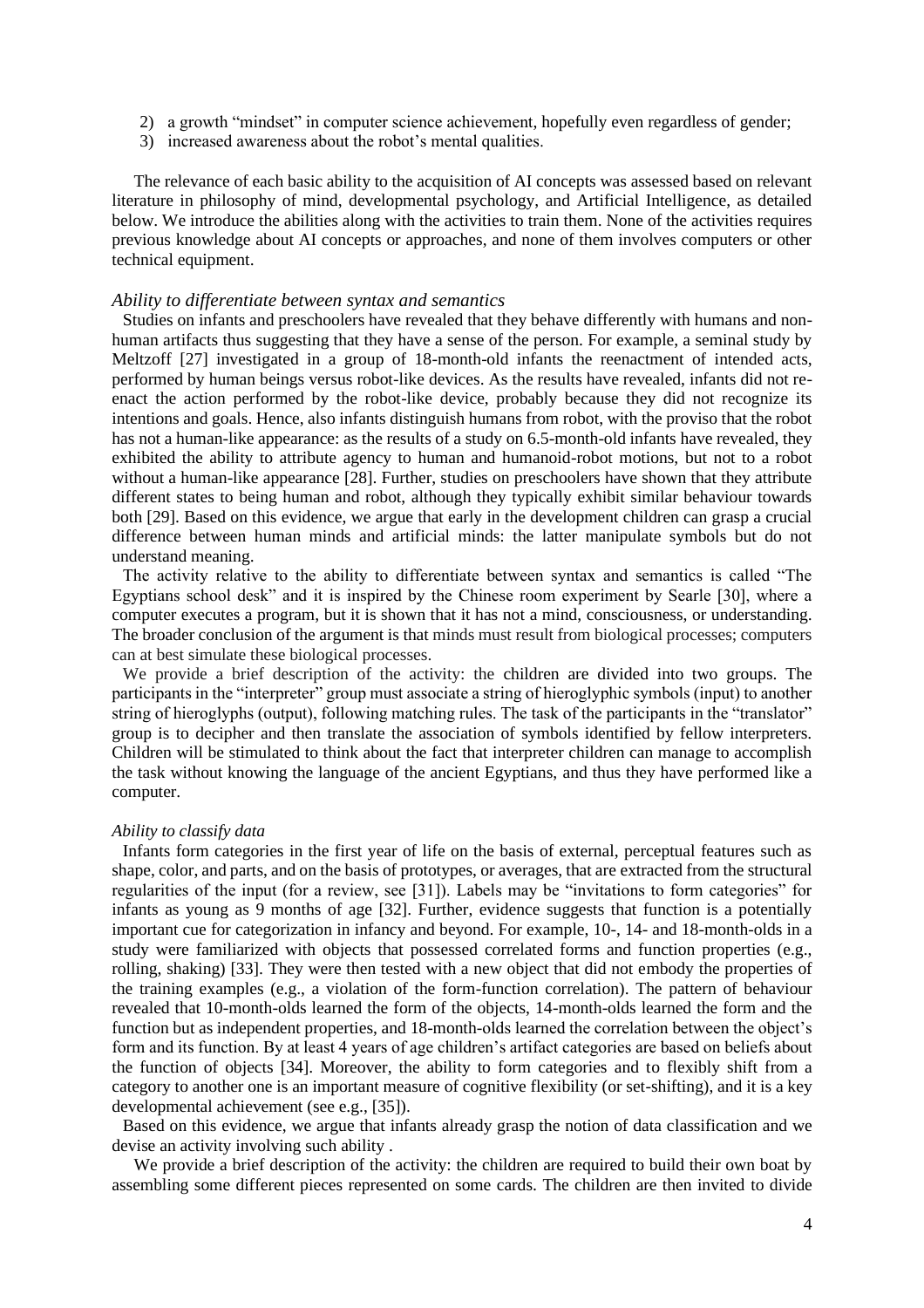themselves into groups on the basis of the features of their boats without any instruction about the criteria to follow. Thus the children freely observe their boats and try to organize them into categories on the basis of the visible features (e.g., color, shape) or functions they prefer. The children are then invited by the examiner to progressively form other categories following different features (e.g. "Can you create a group of boats based on the color of sails?"), and functions (e.g."Can you create a group of boats that can be good for fishing?). The children will then be stimulated to think about the fact that the same data can be classified following different criteria and that it is possible to form categories also in other different domains.

#### *Ability to plan*

Studies in the psychological literature have revealed that very primitive problem solving begins early, before one year of age. By 8 to 9 months of age, infants pull a cloth or a string to retrieve an object. More complex motor acts like grasping a spoon to self-feed take several weeks to become skillful, and this learning does not readily transfer to other tools [36]. As for more complex forms of problem solving, we know that even 5-years old children can follow and to create an ordered set of instructions when, for example, they construct a safe place for a little dog to play [37].

The activity devised to train children's ability to plan is inspired by the Automated Planning task [38], one of the first areas where AI researchers have focused their efforts. Automated planning aims at finding a sequence of actions that, starting from an initial state of the world under consideration, brings the world into a state where a desired goal is satisfied.

We provide a brief description of the activity: the children will build sequences of steps that lead to a desired state and will identify some target and reason about its achievement. Particularly, the children are required to help Little Red Riding Hood cross the woods to buy a cake for her granny. Little Red Riding Hood moves on a simple map of a fantasy world, where she can choose many paths that lead from one location to another (e.g., from home to lake, from home to hill, and so forth). She needs to cross the woods, along the shortest way, while avoiding meeting the wolf. The children are then invited to reason about some key concepts of problem solving: the notion of state (place, with properties), the notion of instruction (going from one place to a next one), the notion of goal (reaching the bakery), the notion of solution (a course of operations), and of optimal solution (the best way for doing something).

#### *Ability to behave based on test-operate-test-exit units*

This human ability is central to the ability to plan introduced above. Plans can only be executed successfully under the joint control of the environment and some stored or inherited information about how the environment is organized. The execution of a plan implies the control of a sequence of operations. The starting point is to ask whether the state of affairs under consideration is optimal. If the answer to the question is negative, namely if the situation is not the desired one, the organism performs an action aimed at diminishing the discrepancy between the actual state and the goal state, until when the desired state is obtained, and hence the answer is positive and allows one to exit, namely to stop the cycle test-operate-test.

This ability is inspired by Miller, Galanter and Pribram [39] who theorized that an organism's behaviour is based on test-operate-test-exit units which they called TOTEs.

We provide a brief description of the activity: the young participants are required to test for incongruencies in the actual state-goal state and consider whether a set of data are present on which they could operate to reduce the distance between the actual state and the goal state. Exiting would consist in deciding on some resolution to the incongruence to which one has to respond.

We are refining the four training activities following a co-design methodology already tested in our past research [40] [41]. The methodology exploits cooperative and participatory design in which learners involved may become a member of the design team and collaborate actively in the design process. The co-design methodology includes brainstorming, storyboarding, pencil and paper exercises. The collected data are usually analyzed following qualitative and inductive approaches [42]. The activities are tangible, kinesthetic and engaging and follow the methodological approach of the Italian Inter-universities Consortium for Informatics (CINI: [7], but see also [43]). In the first stage participants are encouraged to ask questions and explore their everyday life to find some basic ideas of AI; in the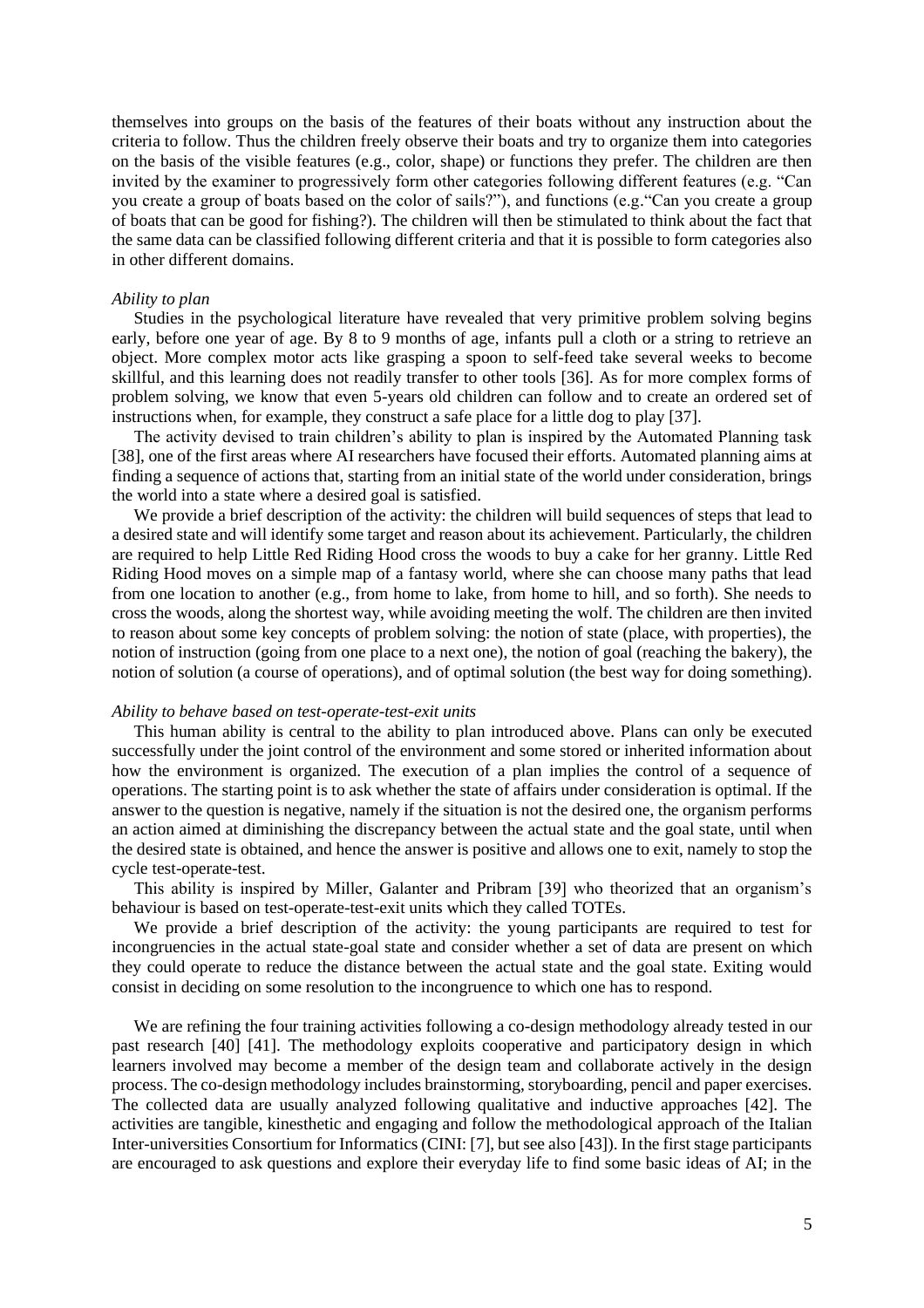second stage they are encouraged in their autonomy and are offered opportunities to develop abstract thinking and to acquire new specific as well as cross-disciplinary skills.

The activities to train the basic abilities, once refined, will form the critical training. With the aim to test its effectiveness in fostering Coding&AI abilities, the participants will undergo a Coding&AI curriculum, but only half of them will undergo the training. The Coding&AI will be inspired by the code.org program [\(https://code.org/\)](https://code.org/), in particular the course E, but they will be revisited in order to be successfully performed and executed with an educational robot. They will be oriented to program four intelligent behaviours of Codey Roby robot: obstacle avoidance, line following, vocal command, emotion reacting/age recognition. The experiment will test the prediction that the training should favour learning from the Coding&AI lessons.

### **3.1 Method**

### **3.1.1. Participants**

Classes of children attending the fifth and the sixth grades of public schools in Turin will be recruited. The classes will be randomly assigned to two groups to have a similar sample size; in particular, both the experimental and the control groups will be composed by students of 6 classes, respectively (3 fifth grade classes, 3 sixth grade classes).

Using an a priori power analysis, we estimated that at least 200 participants are required to obtain a suitable statistical power level of .80 to detect a significant within-between interaction, assuming a small effect size (f=.1) and  $\alpha$ =.05.

### **3.1.2 Materials**

The experimental material for the Coding&AI curriculum will comprise 12 tablets and 12 Codey Rocky robots. The experimental material for the training and control activities is in the process to be defined.

The material for the pre-test and the post-test assessment will comprise 1) Bebras tasks [44] to assess children's ability to program Codey Rocky robot, 2) the Questionnaire about beliefs in AMOS 8-15 [45] to assess their "mindset" in computer science achievement, and the ASM scale [46] to assess children's perception of the robot's mental qualities.

Bebrasis an international initiative whose goal is to promote computational thinking among teachers and pupils of all ages. The Bebras tasks consist of a set of multiple-choice questions, as well as interactive tasks related to problem-solving that do not strictly depend on programming. The tasks do not require prior computer programming abilities, but all questions are related to computational thinking concepts.

The AMOS 8-15 beliefs questionnaires include ratings of theory of intelligence, self-confidence, mastery goals and effort attributions. These questionnaires consist of 20 items, including questions, situations and pairs of alternatives. They are concerned with students' theory and beliefs on intelligence and allow us to detect, for example, to what extent the student perceives her/his intelligence as modifiable and therefore able to profit substantially from learning situations. Particularly, in the current project we use questionnaires on theory and beliefs of intelligence and questionnaire on mastery goals. The former consists of seven items measuring incremental intelligence (e.g., "Learning new things improves intelligence"), entity intelligence (e.g., "My intelligence is something about me I cannot change"), confidence in our own intelligence ("I usually think I'm intelligent"); the latter consists of five items measuring mastery goals orientation (e.g., "I study because I like learning new things") and performance goal orientation (e.g., "I study because I would be proud of getting good grades"). The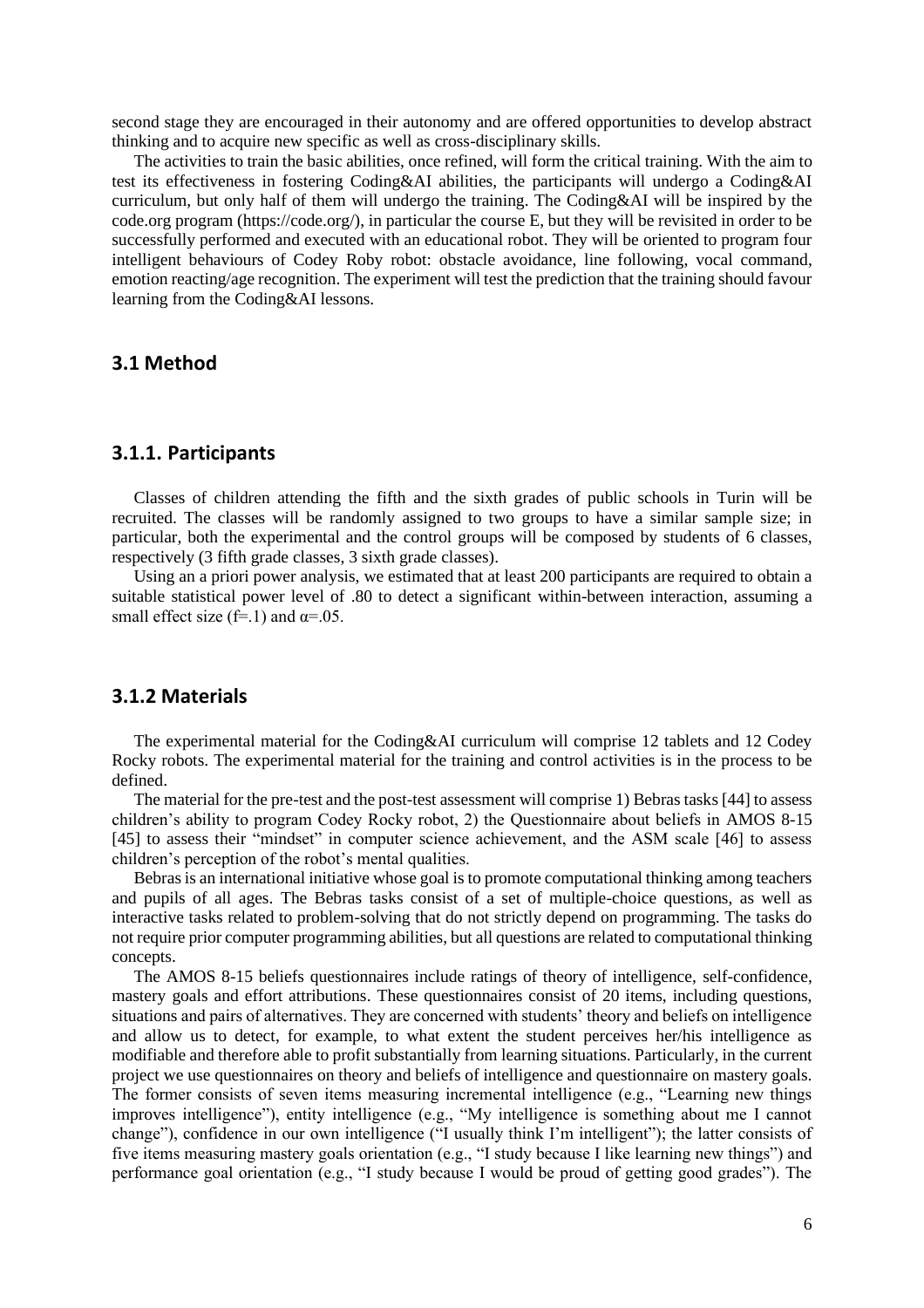ratings are given on a Likert scale from 1 ("totally disagree") to 4 ("totally agree"). The scores are calculated by summing the ratings attributed to each item (score range = 0-16 for the theory of intelligence questionnaire, 0-6 for the beliefs of intelligence questionnaire, 0-20 for the mastery goals questionnaire).

The ASM scale is a measure of the mental states that participants attribute when looking at pictures depicting specific characters, in our investigation Codey Rocky robot. The scale consists of 25 questions grouped in five different state categories: Perceptive, Emotional, Desires and Intentions, Imaginative, and Epistemic. The child has to respond "Yes" or "No" to each question. If the answer is Yes, then the experimenter asks a follow-up question: "How much? A little bit or very much?", yielding a 3-point scale. For example, in answer to the question: "Do you think that he/she/it can understand?", the range of answers could be: No (0), Yes, a little bit (1), or Yes, very much (2). The total score is the sum of all answers (range  $= 0$ –50); the five partial scores were the sum of the answers within each category (score  $range = 0 - 10$ .

### **3.1.3 Design and Procedures**

The participants in the experiment will belong to classes different from those taking part in the codesign activities and will have no previous experience in coding. The classes will be randomly assigned to two groups: the experimental group and the control group (see Figure 2). Within the regular daily school schedule, the researchers will provide to both experimental and control groups the Coding&AI curriculum (4 preliminary lessons every two weeks lasting 2 hours each) to teach to program the Codey Rocky robot. Following these preliminary lessons, which will last approximately 2 months, both the experimental and the control groups will undergo the pre-test assessment; three main dependent variables will be tested:

- the children's ability to program the robot;
- children's implicit theories and confidence in one's own intelligence and learning skills (AMOS 8-15, [45]);
- the children's perception of the robot's mental qualities (the Attribution of Mental States questionnaire, ASM, [46]).

After the pre-test assessment, a training lasting two months (4 lessons every two weeks lasting 2 hours each) within the regular school schedule will be provided to the experimental group, whereas the control group will be engaged in control activities for a comparable amount of time. Both the training and the control lessons will be conducted by the researchers.

After the training and the control lessons, both groups of participants will undergo the Coding&AI curriculum (4 advanced lessons) for two months.

To demonstrate the efficacy of the training, once the Coding&AI curriculum will be concluded, all the children will be reassessed with the same measures used in the pre-test assessment. In both pre-post training conditions, the researchers that will test the children will be blind to the children's group assignment.



**Figure 2**: Graphical summary of experimental design.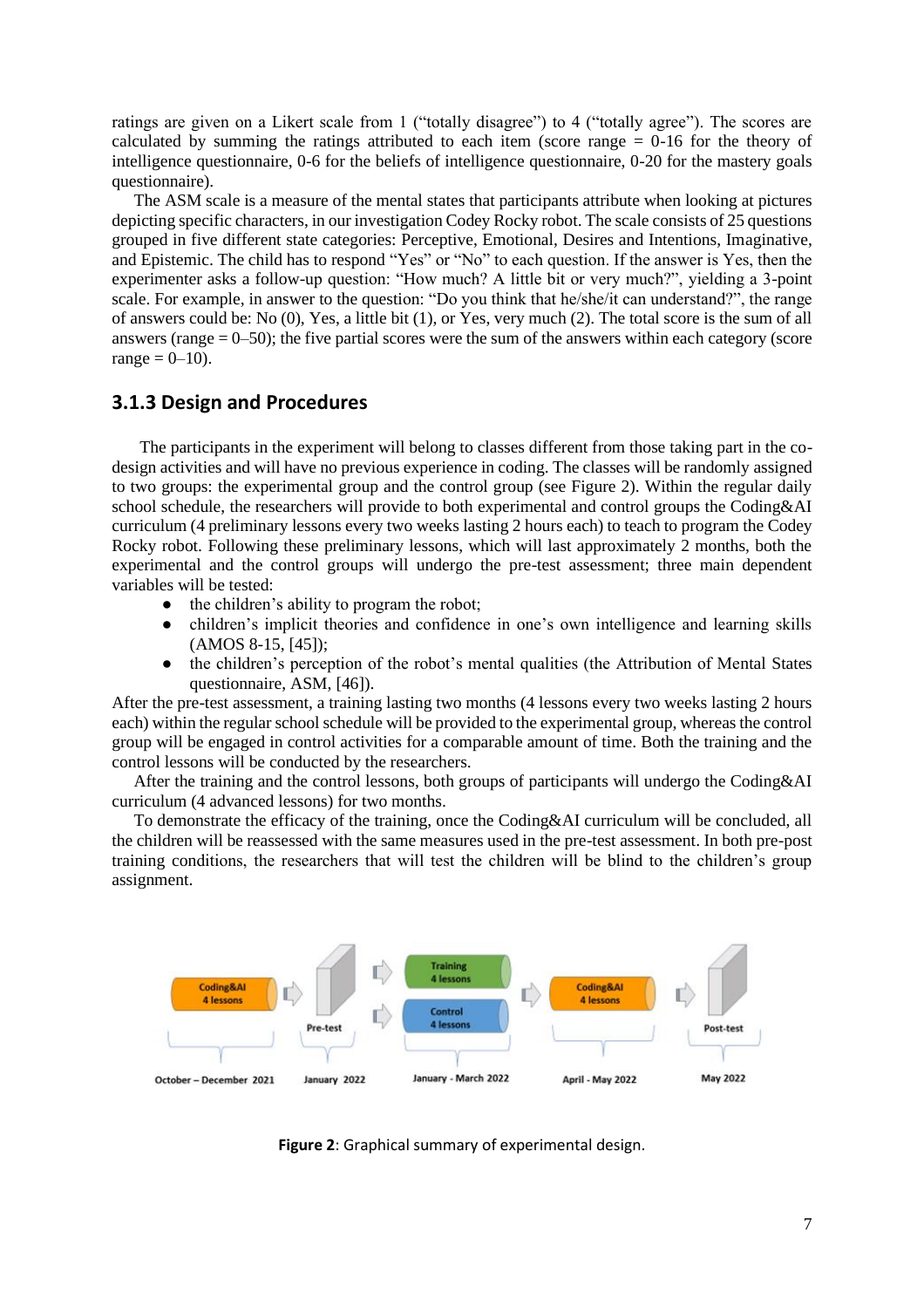Once the training activities will be fully designed and validated, we plan to make them available through a platform collecting best practices, didactic resources, games and tests. We also plan to design an app in collaboration with Quercetti educational toy company<sup>3</sup> to integrate activities performed with classic toys.

Concerning educational resources, following code.org structure we plan to propose web-based tutorials composed by a variable number of stages and including many exercises. The initial exercises will be very trivial, increasing very slowly in complexity from one exercise to the next. A primary aim is to allow teachers to be able to follow their students during these tutorials with very little specific training in informatics.

### **4. Conclusions**

EmpAI is a project whose aim is to identify and train basic abilities that may facilitate fifth-grade and sixth-grade children in learning from a Coding&AI curriculum. A main assumption of the project is that enhancement of basic critical abilities should be fostered through informal and pleasant activities that exploit abilities already at play in learners [4].

We have identified four abilities and devised activities to train them. We will carry on an experiment to verify whether fifth and sixth grade children who undergo the training will benefit from the Coding&AI curriculum.

Training programs for becoming experts in domains that are effective for children are also effective for young adults (see, e.g., [47]). If the current training program will prove effective, it has the potential to be extended to older participants. With the aim to broaden AI education, we will develop a set of standards for K-12 classrooms to determine what each grade should know about AI. Given the lack of specific syllabus and resources available for Italian teachers and educators, we will build a proposal for a core educational curriculum for AI.

### **5. Acknowledgements**

We thank Compagnia di San Paolo for support Grant "Smaile - simple methods for artificial intelligence learning and education" and the Egyptian Museum of Torino for providing the material to carry on the a "The Egyptians school desk" activity.

### **6. References**

[1] R. E. Mayer (Ed), Teaching and learning computer programming: Multiple research perspectives, Routledge, London 2013).

[2] I. Cutica, F. Ianì, M. Bucciarelli, Learning from text benefits from enactment, Memory & Cognition, 42 (7) (2014) 1026–1037. URL[:](http://dx.doi.org/10.3758/s13421-014-0417-y) <http://dx.doi.org/10.3758/s13421-014-0417-y>

[3] F. Ianì, I. Cutica, M. Bucciarelli, Timing of gestures: Gestures anticipating or simultaneous with speech as indexes of text comprehension in children and adults, Cognitive Science 41 (2017) 1549– 1566). URL[:](http://dx.doi.org/10.1111/cogs.12381) <http://dx.doi.org/10.1111/cogs.12381>

<sup>3</sup> https://www.quercettistore.com/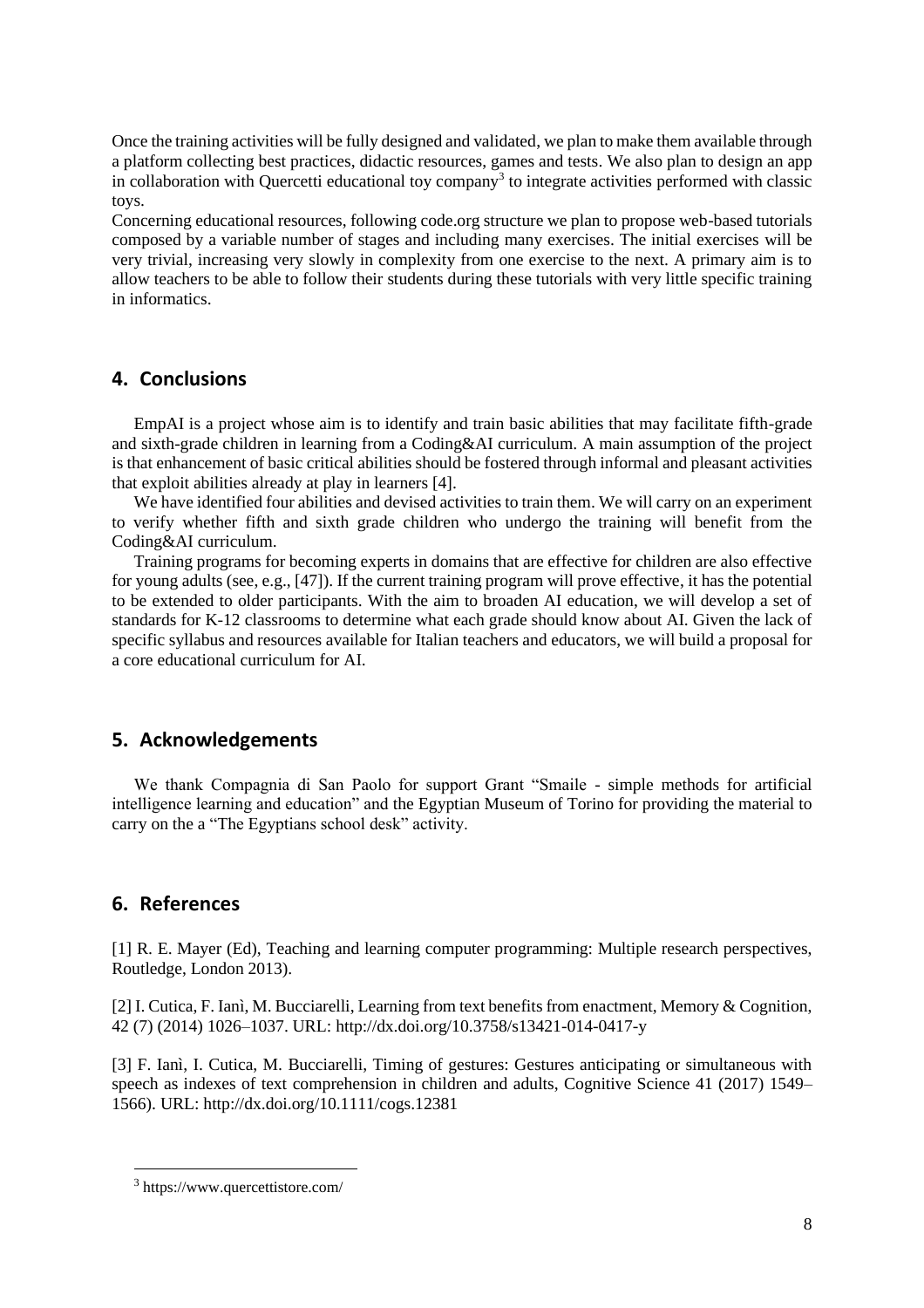[4] M. U. Bers, Coding as a playground. Programming and computational thinking in the early childhood classroom, Routledge, N. Y., (2018). URL: https://doi.org/10.4324/9781003022602

[5] T. Bell, J. Vahrenhold, CS Unplugged - How Is It Used, and Does It Work?. In: H. J. Böckenhauer, D. Komm, W. Unger (Eds.), Adventures Between Lower Bounds and Higher Altitudes, Lecture Notes in Computer Science, vol 11011, Springer, Cham (2018). URL: [https://doi.org/10.1007/978-3-319-](https://doi.org/10.1007/978-3-319-98355-4_29) [98355-4\\_29](https://doi.org/10.1007/978-3-319-98355-4_29)

[6] E. Nardelli, G. Ventre, Introducing computational thinking in Italian schools: A first report on "programma il futuro" project, in: 9th International Technology, Education and Development Conference (INTED-2015), Madrid, Spain, March 2015. ISBN 978-84-606-5763-7

[7] L. Forlizzi, M. Lodi, V. Lonati, C. Mirolo, M. Monga, A. Montresor, A. Morpurgo, E. Nardelli, A core informatics curriculum for Italian compulsory education, in: Pozdniakov S., Dagienė V. (Eds.), Informatics in Schools Fundamentals of Computer Science and Software Engineering, ISSEP, Lecture Notes in Computer Science, volume 11169. Springer, Cham (2018). URL: https://doi.org/10.1007/978- 3-030-02750-6\_11

[8] I. Corradini, M. Lodi, E. Nardelli, Conceptions and misconceptions about computational thinking among Italian primary school teachers, in: Proceedings of the ACM Conference on International Computing Education Research (ICER '17), Association for Computing Machinery, New York, NY, USA (2017) pp.136–144. URL: http://dx.doi.org/10.1145/3105726.

[9] F. Kalelioğlu, A new way of teaching programming skills to K-12 students: Code.org, Computers in Human Behavior 52 (2015) 200–210. URL: http://dx.doi.org/10.1016/j.chb.2015.05.047

[10] R. Taub, M. Armoni, M. Ben-Ari, CS unplugged and middle-school students' views, attitudes, and intentions regarding CS, ACM Transactions on Computing Education (TOCE) 12 (2) (2012) 1–29.

[11] D. Touretzky, C. Gardner-McCune, F. Martin, D. Seehorn, Envisioning AI for K-12: What should every child know about AI?, in: Proceedings of the AAAI Conference on Artificial Intelligence, volume 33 (1), 2019, pp. 9795-9799. URL: https://doi.org/10.1609/aaai.v33i01.33019795

[12] H. Vartiainen, M. Tedre, T. Valtonen, Learning machine learning with very young children: Who is teaching whom?, International Journal of Child-Computer Interaction 25 (2020) 100182. URL: https://doi.org/10.1016/j.ijcci.2020.100182

[13] S. Lee, B. Mott, A. Ottenbreit-Leftwich, A. Scribner, S. Taylor, K. Park, K. Glazewski, C. E. Hmelo-Silver, J. Lester, J., AI-Infused collaborative inquiry in upper elementary school: A game-based learning approach, in: Proceedings of the AAAI Conference on Artificial Intelligence, volume 35 (17), (2021), pp. 15591-15599. Retrieved fro[m](https://ojs.aaai.org/index.php/AAAI/article/view/17836) <https://ojs.aaai.org/index.php/AAAI/article/view/17836>

[14] R. Williams, H. W. Park, L. Oh, C. Breazeal, Popbots: Designing an artificial intelligence curriculum for early childhood education, in: Proceedings of the AAAI Conference on Artificial Intelligence, volume 33 (01), 2019, pp. 9729-9736. URL: https://doi.org/10.1609/aaai.v33i01.33019729

[15] S. Papert, Mindstorms, Basic Books, N. Y., 1980

[16] C. Kelleher, R. Pausch, R, Lowering the barriers to programming: A taxonomy of programming environments and languages for novice programmers, ACM Computing Surveys 37(2) (2005) 83–137. URL: <http://dx.doi.org/10.1145/1089733.1089734>

[17] M. Resnick, J. Maloney, A. Monroy-Hernandez, N. Rusk, E. Eastmond, K. Brennan, A. Millner, E. Rosenbaum, J. Silver, B. Silverman, Y. Kafai, Y., Scratch: Programming for All, in: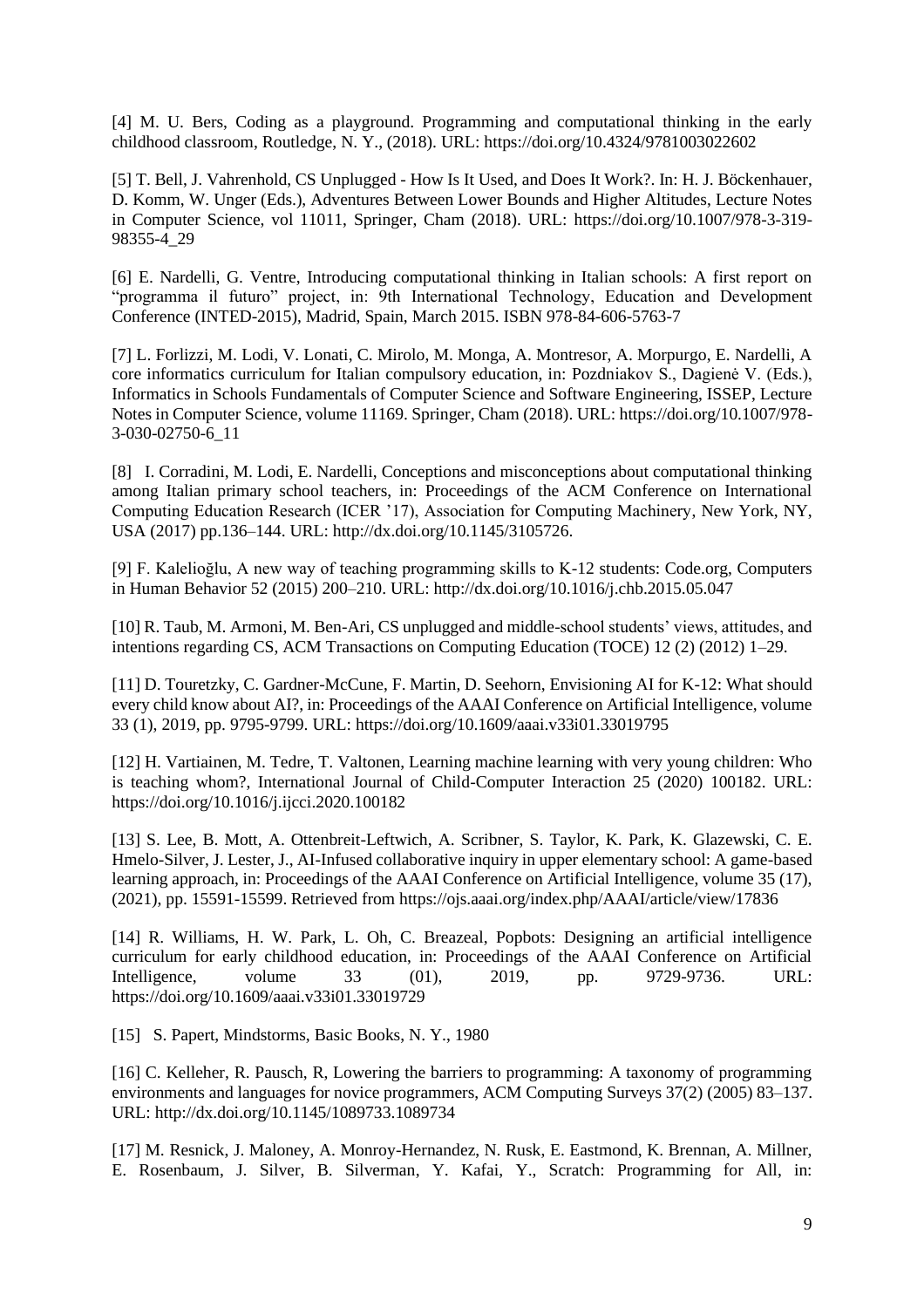Communications of the ACM 52 (11), 2009, pp. 60–67. URL[:](https://doi.org/10.1145/1592761.1592779) <https://doi.org/10.1145/1592761.1592779>

[18] J. Yu, R. Roque, A review of computational toys and kits for young children, International Journal of Child-Computer Interaction 21 (2019) 17–36. URL: <http://dx.doi.org/10.1016/j.ijcci.2019.04.001>

[19] M. Bucciarelli, R. Mackiewicz, S. S. Khemlani, P. N. Johnson-Laird, Children's creation of algorithms: Simulations and gestures, Journal of Cognitive Psychology 28 (3) (2016) 297–318. URL: http://dx.doi.org/10.1080/20445911.2015.1134541

[20] M. Bucciarelli, R. Mackiewicz, S. S. Khemlani, P. N. Johnson-Laird, Simulation in children's conscious recursive reasoning, Memory & Cognition 46 (2018) 1302–1314. URL: http://dx.doi.org/10.3758/s13421-018-0838-0

[21] A. Bjerre, N. B. Dohn, N. B., Guided tinkering as a design for learning programming, in: N. B. Dohn (Ed.), Designing for Learning in a Networked World, 1st. ed., Routledge, London (2018), pp. 177–196. URL: <https://doi.org/10.4324/9781351232357>

[22] C. Cornoldi, R. De Beni, C. Fioritto, Predictors of self-regulation in college students with and without academic difficulties, Advances in Learning and Behavioral Disabilities 16 (2003) 231–242. URL: http://dx.doi.org/10.1016/S0735-004X(03)16009-0

[23] S. Kucuk, B. Sisman, Students' attitudes towards robotics and STEM: Differences based on gender and robotics experience, International Journal of Child-Computer Interaction 23 (2020) 100167. URL: https://doi.org/10.1016/j.ijcci.2020.100167

[24] A. Marchetti, F. Manzi, S. Itakura, D. Massaro, Theory of mind and humanoid robots from a lifespan perspective, Zeitschrift für Psychologie 226 (2018) 98–109. URL: http://dx.doi.org/10.1027/2151-2604/a000326

[25] C. Di Dio, F. Manzi, S. Itakura, T. Kanda, H. Ishiguro, D. Massaro, A. Marchetti, It does not matter who you are: Fairness in pre-schoolers interacting with human and robotic partners, International Journal of Social Robotics 12 (2020) 1045–1059. URL: [http://dx.doi.org/10.1007%2Fs12369-019-](http://dx.doi.org/10.1007%2Fs12369-019-00528-9) [00528-9](http://dx.doi.org/10.1007%2Fs12369-019-00528-9)

[26] C. Di Dio, F. Manzi, G. Peretti, A. Cangelosi, P. H. Harris, D. Massaro, M. Marchetti, Come i bambini pensano alla mente del robot. Il ruolo dell'attaccamento e della Teoria della Mente nell'attribuzione di stati mentali ad un agente robotico [How children think about the robot's mind. The role of attachment and theory of mind in the attribution of mental states to a robotic agent], Sistemi Intelligenti 1 (2020) 41–56. URL: http://dx.doi.org/10.1422/96279

[27] A. N. Meltzoff, Understanding the intentions of others: Re-enactment of intended acts by 18 month-old children, Developmental Psychology 31(5), 838–850. URL: https://psycnet.apa.org/doi/10.1037/0012-1649.31.5.838

[28] K. Kamewari, M. Kato, T. Kanda, H. Ishiguro, K. Hiraki, Sixand-a-half-month-old children positively attribute goals to human action and to humanoid-robot motion, Cognitive Development 20 (2005) 303–320. URL[:](http://dx.doi.org/10.1016/j.cogdev.2005.04.004) <http://dx.doi.org/10.1016/j.cogdev.2005.04.004>

[29] C. Di Dio, S. Isernia, C. Ceolaro, A. Marchetti, D. Massaro, Growing up thinking of God's beliefs: Theory of mind and ontological knowledge, Sage Open 8 (4) (2018) 1–14. URL: http://dx.doi.org/10.1177%2F2158244018809874

[30] J. Searle, Minds, Brains and Programs, Behavioral and Brain Sciences, 3 (1980) 417–424. URL: https://doi.org/10.1017/S0140525X00005756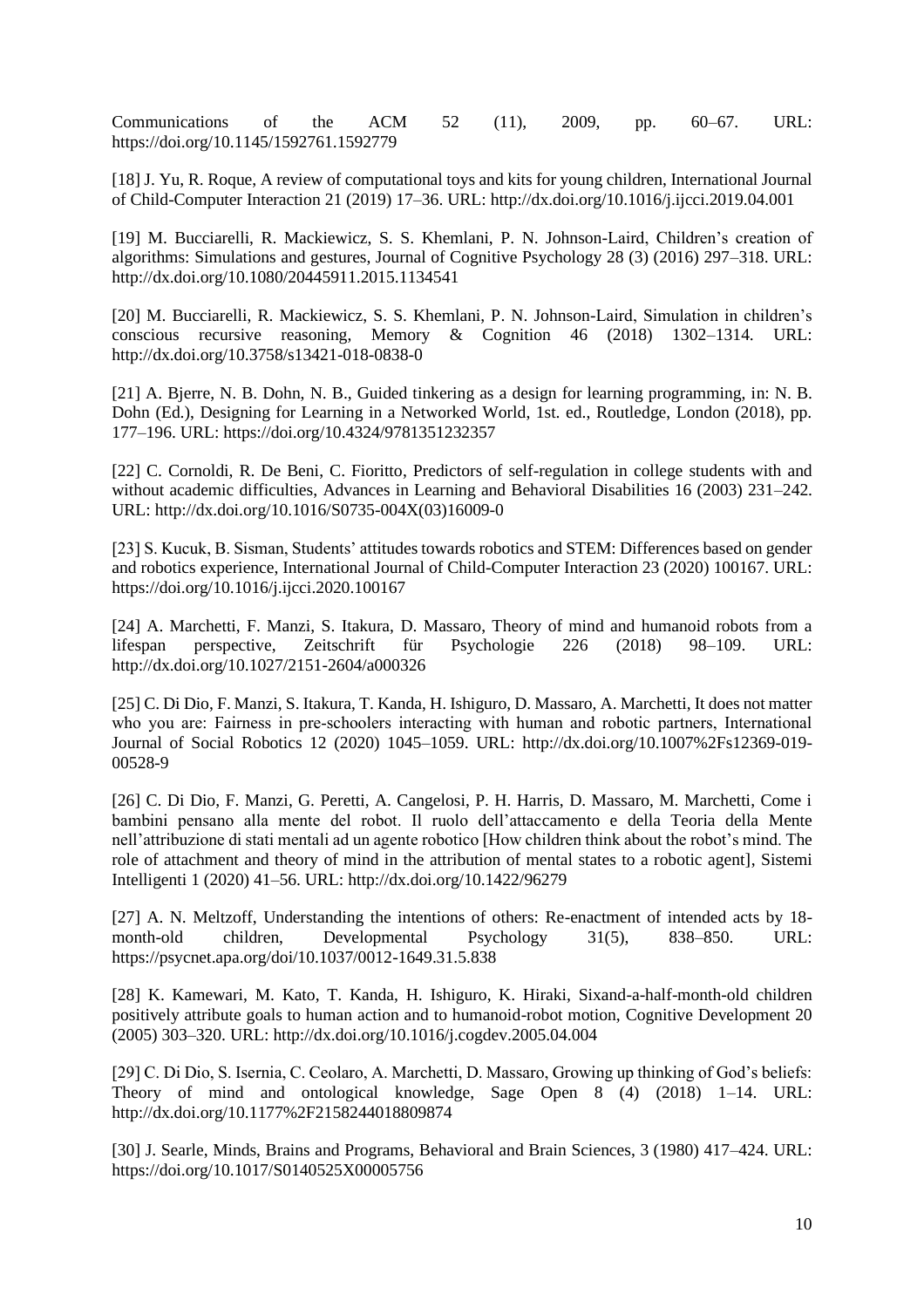[31] D. H. Rakison, C. A. Lawson, C.A., Categorization, in: P.D. Zelazo (Ed.), The Oxford Handbook of Developmental Psychology, volume 1 of Body and mind, Oxford University Press, New York, NY, 2013, pp. 591–627. URL: 10.1093/oxfordhb/9780199958450.013.0021

[32] S. R. Waxman, D. B. Markow, Words as invitation to form categories: Evidence from 12-monthold infants, Cognitive Psychology 29 (1995) 257–302. URL: http://dx.doi.org/10.1006/cogp.1995.1016

[33] K. L. Madole, L. M. Oakes, L. B. Cohen, Developmental changes in infants' attention to function and form-function correlations, Cognitive Development 8 (1993) 189–209. URL[:](https://doi.org/10.1016/0885-2014(93)90014-V) [https://doi.org/10.1016/0885-2014\(93\)90014-V](https://doi.org/10.1016/0885-2014(93)90014-V)

[34] Y. M. Asher, D. G. Kemler Nelson, Was it designed to do that? Children's focus on intended function in their conceptualization of artifacts, Cognition 106 (2008) 474–483. URL[:](https://doi.org/10.1016/j.cognition.2007.01.007) <https://doi.org/10.1016/j.cognition.2007.01.007>

[35] S. Doebel, P. D. Zelazo, A meta-analysis of the Dimensional Change Card Sort: Implications for developmental theories and the measurement of executive function in children, Developmental Review 38 (2015) 241–268. URL: https://doi.org/10.1016/j.dr.2015.09.001

[36] R. Keen, The development of problem solving in young children: A critical cognitive skill, Annual Review of Psychology, 62, (2011) 1-21. URL: http://doi:10.1146/annurev.psych.031809.130730

[37] H. Ehsan, M. E. Cardella, Capturing the computational thinking of families with young children in out-of-school environments, in: Proceedings of the American Society for Engineering Education Annual Conference and Exposition, volume 12, Columbus, Ohio (2017). URL: http://dx.doi.org/ 10.18260/1-2—28010

[38] M. Ghallab, D. Nau, P. Traverso, Automated Planning: Theory and practice, Elsevier, 2004.

[39] G. A. Miller, E. Galanter, K. H. Pribram, K. H., Plans and the structure of behavior, Henry Holt and Co., New York (1960). URL: https://doi.org/10.1037/10039-000

[40] L. Bioglio, S. Capecchi, F. Peiretti, D. Sayed, A. Torasso, R. G. Pensa R. G., A Social Network Simulation Game to Raise Awareness of Privacy Among School Children, in: IEEE Transactions on Learning Technologies 12 (4) (2019), pp. 456–469. URL: http://dx.doi.org/10.1109/TLT.2018.2881193

[41] V. Cietto, C. Gena, I. Lombardi, C. Mattutino, C. Vaudano, Co-designing with kids an educational robot, in: the IEEE Workshop on Advanced Robotics and its Social Impacts (ARSO), 2018, pp. 139– 140, URL[:](http://dx.doi.org/10.1109/ARSO.2018.8625810) <http://dx.doi.org/10.1109/ARSO.2018.8625810>

[42] A. Strauss, J. M. Corbin, J. M., Basics of qualitative research: Grounded theory procedures and techniques, Sage Publications, 1990.

[43] S. J. Russell, P Norvig, Artificial Intelligence: A Modern Approach, Prentice Hall, IV ed., 2020.

[44] G. Chiazzese, M. Arrigo, A. Chifari, V. Lonati, C. Tosto, Educational robotics in primary school: measuring the development of computational thinking skills with the Bebras tasks, Informatics 6 (4) (2019) 1-12. URL: http:// doi:10.3390/informatics6040043

[45] C. Cornoldi, R. De Beni, C. Zamperlin, C. Meneghetti, AMOS 8-15. Abilità e motivazione allo studio. Prove di valutazione per ragazzi dagli 8 ai 15 anni. Manuale e protocolli [Ability and motivation to study. Assessment tests for children aged 8 to 15. Manual and protocols], Erickson, Trento, 2005.